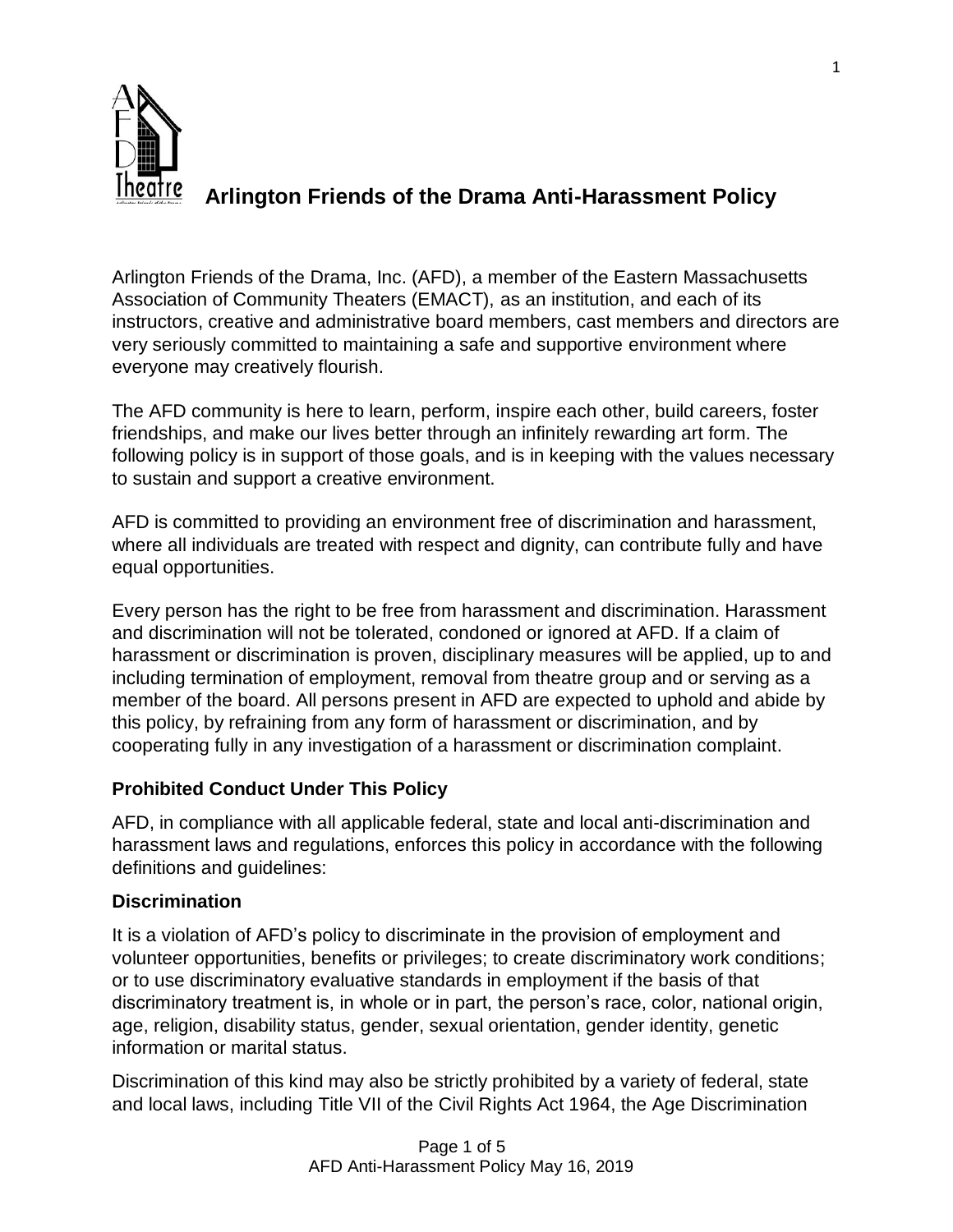

Act of 1975, and the Americans with Disabilities Act of 1990. This policy is intended to comply with the prohibitions stated in these anti-discrimination laws.

Discrimination in violation of this policy will be subject to disciplinary measures up to and including termination from community theatre casts, production teams, the board of directors, and organization membership.

## **Harassment**

AFD prohibits harassment of any kind, including sexual harassment, and will take appropriate and immediate action in response to complaints or knowledge of violations of this policy. For purposes of this policy, harassment is any verbal or physical conduct designed to threaten, intimidate or coerce any cast members, production team, board member, or any person working for or on behalf of AFD. Verbal taunting (including racial and ethnic slurs) that, in the employee or volunteer's opinion, impairs his or her ability to perform his or her job is included in the definition of harassment.

The following examples of harassment are intended to be guidelines and are not exclusive when determining whether there has been a violation of this policy:

- Verbal harassment includes comments that are offensive or unwelcome regarding a person's nationality, origin, race, color, religion, gender, sexual orientation, age, body, disability or appearance, including epithets, slurs and negative stereotyping.
- Nonverbal harassment includes distribution, display or discussion of any written or graphic material that ridicules, denigrates, insults, belittles or shows hostility, aversion or disrespect toward an individual or group because of national origin, race, color, religion, age, gender, sexual orientation, pregnancy, appearance, disability, sexual identity, marital or other protected status.

#### **Sexual harassment**

Sexual harassment is a form of unlawful employment discrimination under Title VII of the Civil Rights Act of 1964 and is prohibited under AFD's anti-harassment policy. According to the Equal Employment Opportunity Commission (EEOC), sexual harassment is defined as "unwelcome sexual advances, requests for sexual favors, and other verbal or physical conduct of a sexual nature . . . when . . . submission to or rejection of such conduct is used as the basis for employment decisions . . . or such conduct has the purpose or effect of . . . creating an intimidating, hostile or offensive working environment."

There are two types of sexual harassment: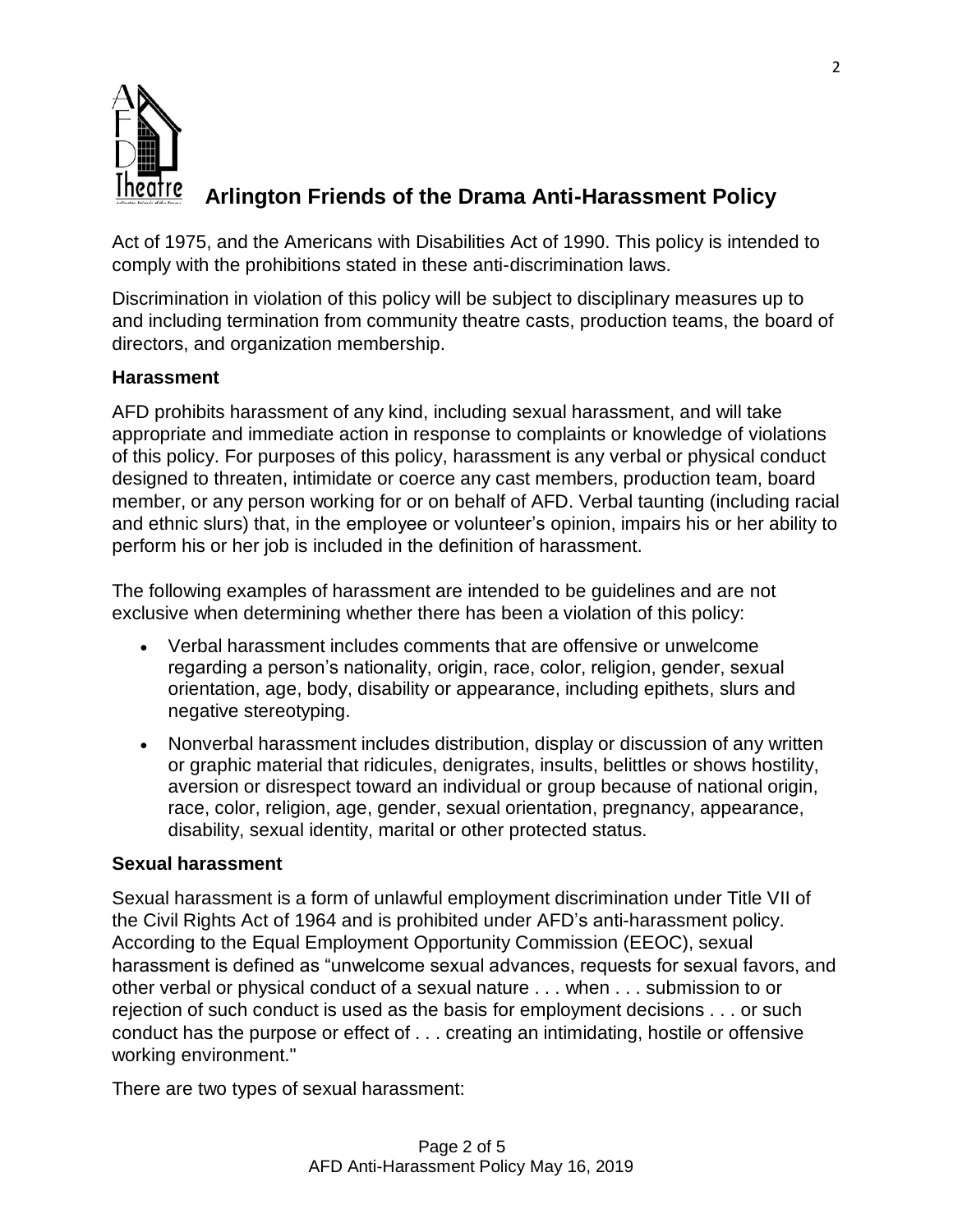

- "Quid pro quo" harassment, where submission to harassment is used as the basis for casting, membership, or employment decisions. Therefore, only someone in a supervisory capacity (with the authority to grant such benefits) can engage in quid pro quo harassment. Examples: A director promising a role to an actor, if she goes on a date with him; a board member threatening not to hire a member of the production team if he does not have sex with her.
- "Hostile work environment," where the harassment creates an offensive and unpleasant working environment. A hostile work environment can be created by anyone in the theatre, whether it be directors, other actors or audience members. Hostile environment harassment consists of verbiage of a sexual nature, unwelcome sexual materials or even unwelcome physical contact as a regular part of the work environment. Texts, e-mails, cartoons or posters of a sexual nature; vulgar or lewd comments or jokes; or unwanted touching or fondling all fall into this category.

Sexual harassment occurs when unsolicited and unwelcome sexual advances, requests for sexual favors, or other verbal or physical conduct of a sexual nature:

- Is made explicitly or implicitly a term or condition of employment or casting.
- Is used as a basis for an employment decision.
- Unreasonably interferes with a member's, an actor's or production team member work performance or creates an intimidating, hostile or otherwise offensive environment.

Sexual harassment may take different forms. The following examples of sexual harassment are intended to be guidelines and are not exclusive when determining whether there has been a violation of this policy:

- Verbal sexual harassment includes innuendoes, suggestive comments, jokes of a sexual nature, sexual propositions, lewd remarks and threats; requests for any type of sexual favor (this includes repeated, unwelcome requests for dates); and verbal abuse or "kidding" that is oriented toward a prohibitive form of harassment, including that which is sexual in nature and unwelcome.
- Nonverbal sexual harassment includes the distribution, display or discussion of any written or graphic material, including calendars, posters and cartoons that are sexually suggestive or show hostility toward an individual or group because of sex; suggestive or insulting sounds; leering; staring; whistling; obscene gestures; content in letters and notes, facsimiles, e-mail, photos, text messages, tweets and Internet postings; or other form of communication that is sexual in nature and offensive.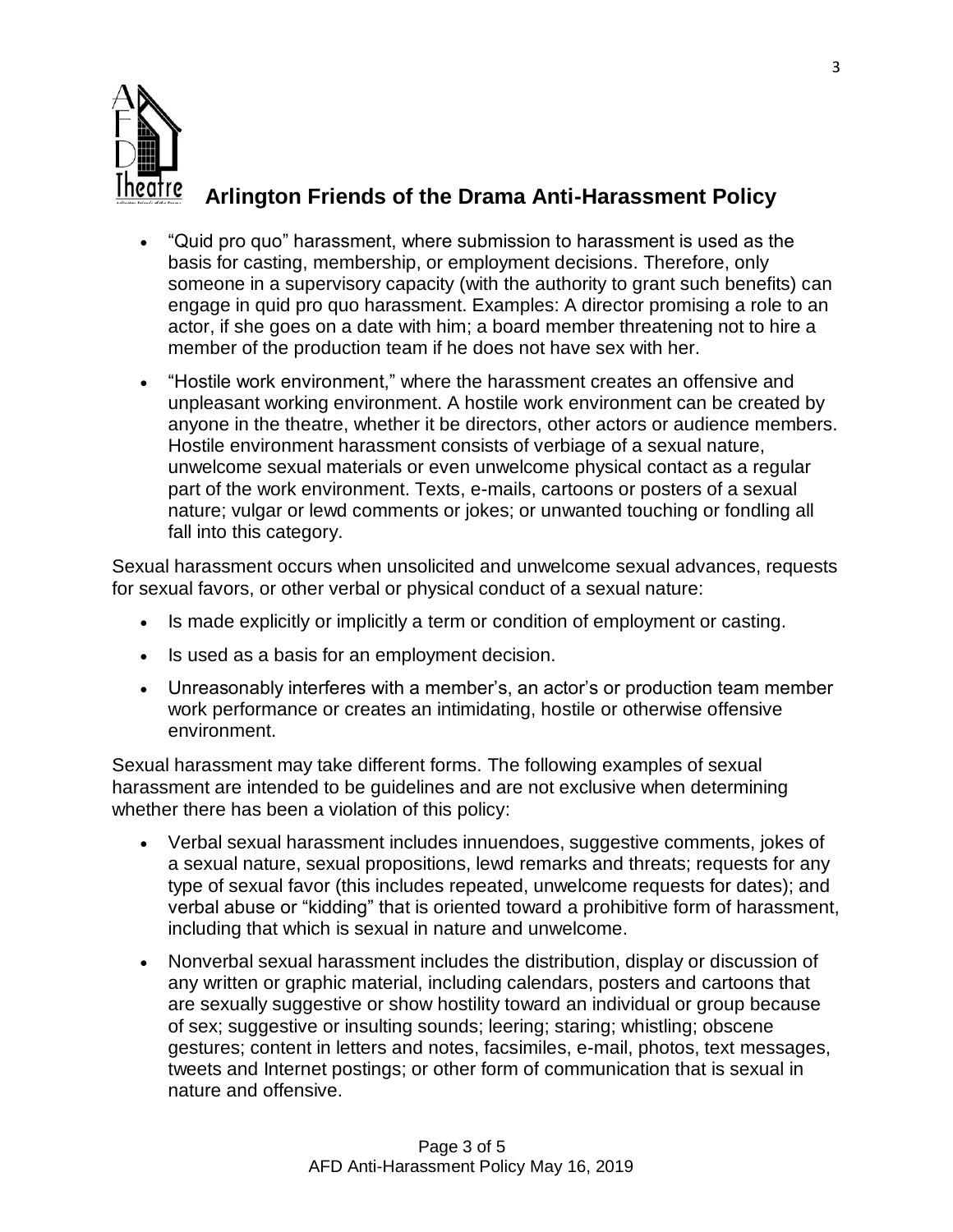

• Physical sexual harassment includes unwelcome, unwanted physical contact, including touching, tickling, pinching, patting, brushing up against, hugging, cornering, kissing and fondling and forced sexual intercourse or assault.

Courteous, mutually respectful, pleasant, noncoercive interactions between members of a cast, directing or production team, including men and women, that are appropriate in the theatre context and acceptable to and welcomed by both parties are not considered to be harassment, including sexual harassment.

# **Retaliation**

No hardship, loss, benefit or penalty may be imposed on any member or director in response to:

- Filing or responding to a bona fide complaint of discrimination or harassment.
- Appearing as a witness in the investigation of a complaint.
- Serving as an investigator of a complaint.

Retaliation or attempted retaliation in response to lodging a complaint or invoking the complaint process is a violation of this policy. Any person who is found to have violated this aspect of the policy will be subject to sanctions up to and including termination of employment.

# **Complaint Process**

AFD will courteously treat any person who invokes this complaint procedure and the company will handle all complaints swiftly and confidentially to the extent possible in light of the need to take appropriate corrective action. Lodging a complaint will in no way be used against the person or have an adverse impact on the individual's status. Because of the damaging nature of harassment to the victims and to the entire theatre community, aggrieved actors, directors, members are strongly urged to use this procedure. However, filing groundless or malicious complaints is an abuse of this policy and will be treated as a violation.

## **Confidentiality**

During the complaint process, the confidentiality of the information received, the privacy of the individuals involved and the wishes of the complaining person will be protected to as great a degree as is possible. The expressed wishes of the complaining person for confidentiality will be considered in the context of the company's legal obligation to act on the charge and the right of the charged party to obtain information. In most cases, however, confidentiality will be strictly maintained by the company and those involved in the investigation. In addition, any notes or documents written by or received by the